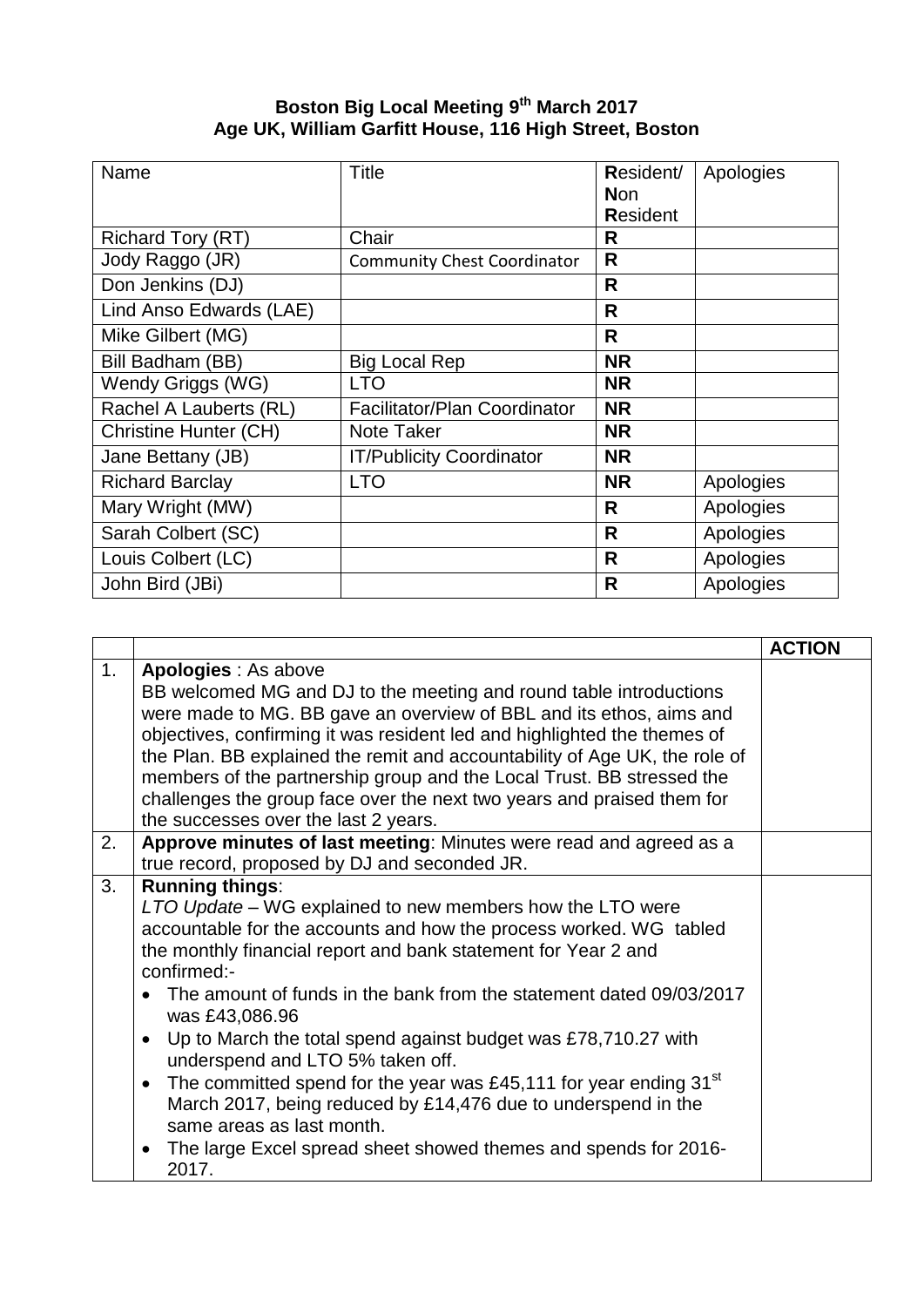|    | There is an under spend on Theme 4 Priority 3 of £1,833. WG and RL<br>$\bullet$                                                               | <b>WG/RL</b> |
|----|-----------------------------------------------------------------------------------------------------------------------------------------------|--------------|
|    | to arrange a meeting to investigate further to ascertain if this has been                                                                     |              |
|    | allocated to the wrong code                                                                                                                   |              |
|    | WG confirmed accounts would be finalised by the middle of April and<br>$\bullet$                                                              |              |
|    | asked for invoices & reports to be received by Thursday 13 <sup>th</sup> April 2017                                                           |              |
|    | BB explained what happened if there was an underspend, and confirmed                                                                          |              |
|    | that all accounts did not have to be finalised by $31st$ March 2017 – WG                                                                      |              |
|    | could take these over into April. RL stated we need to be very pro-active                                                                     |              |
|    | in getting reports and invoices in and, due to short time constraints, asked                                                                  |              |
|    | for authority to make payments without the reports being authorised as                                                                        | <b>RL</b>    |
|    | the next meeting will be in the next Financial Year. The Group agreed. BB                                                                     |              |
|    | suggested WG could contact Local Trust to indicate what funds are likely                                                                      |              |
|    | to be paid after the end of the financial year from the current Plan.                                                                         |              |
|    | Building the Partnership-RL confirmed MW had agreed to join as a new                                                                          |              |
|    | member. RL had attended a meeting where Jurate Matulioniene (leading                                                                          | <b>RL</b>    |
|    | light in the Lithuanian community) had suggested she might like to join the                                                                   |              |
|    | partnership as a non-voting member. Jurate would not be able to attend                                                                        |              |
|    | all meetings and would try to bring in some more new members as she                                                                           | <b>RL</b>    |
|    | had contacts in the Lithuanian community. The Group agreed for RL to                                                                          |              |
|    | invite her to future meetings. RL suggested inviting representatives from                                                                     |              |
|    | the Youth Council and Police Cadets to attend a meeting to give them an                                                                       | <b>RL</b>    |
|    | idea of what BBL does. The Group agreed.                                                                                                      |              |
| 4. | Matters Arising that are not on the main Agenda:                                                                                              |              |
|    | Community chest - JR tabled a report showing community Chest awards                                                                           |              |
|    | for the last 2 years. JR to e-mail a copy of the awards list to JB. JR                                                                        | <b>JR</b>    |
|    | confirmed the panel met yesterday to review 11 applications for approval.                                                                     |              |
|    | 8 had been approved with 7 going through at the present time. JB                                                                              |              |
|    | explained some of the awards were for equipment, The Boston in Bloom                                                                          |              |
|    | award related specifically for the BBL area in Boston and RL confirmed                                                                        |              |
|    | there had been earlier discussion on whether they should be approaching                                                                       |              |
|    | Community Chest for additional funding. Age UK were awarded £150 for                                                                          |              |
|    | the second horticultural show to cover mainly advertising. Kuk Sool Wan                                                                       |              |
|    | received £250. The 7 awards totalled £3,000 which used all remaining                                                                          |              |
|    | funds allocated. Blackfriars Arts Centre were requesting the £1,000 to use                                                                    |              |
|    | as match funding to improve the chances of their Arts Council bid and                                                                         |              |
|    | would only need it if successful. There were 6 repeat applications and a                                                                      |              |
|    | total of £18,000 had been spent over the last 2 years.                                                                                        |              |
|    | Reports Received – RL confirmed receipt of interim activity report from                                                                       | <b>RL</b>    |
|    | Boston Community Transport with a list of supportive comments from                                                                            |              |
|    | users of the scheme. RL to send comments to JB. RL stated we need to                                                                          | <b>RL</b>    |
|    | produce a SLA. RL reported receipt of invoice for payment from S. Hellon                                                                      |              |
|    | for the £5,279 total agreed funding from November. RL tabled a report                                                                         |              |
|    | from the Community Events scheme confirming there is still some funding<br>remaining. They are looking at funding Boston Bike night as Boston |              |
|    | Borough Council are withdrawing funding. Funds are being reclaimed                                                                            |              |
|    | from Just Lincolnshire Unity in the Community. RL confirmed all future                                                                        |              |
|    | funding in the new Plan will be held by the LTO who will make payments                                                                        |              |
|    | directly to organisations upon receipt of a monitoring report. RL confirmed                                                                   | <b>RL</b>    |
|    | a final report had been received from the Hansa Group. All reports will be                                                                    |              |
|    | e-mailed to RT by RL.                                                                                                                         |              |
|    |                                                                                                                                               |              |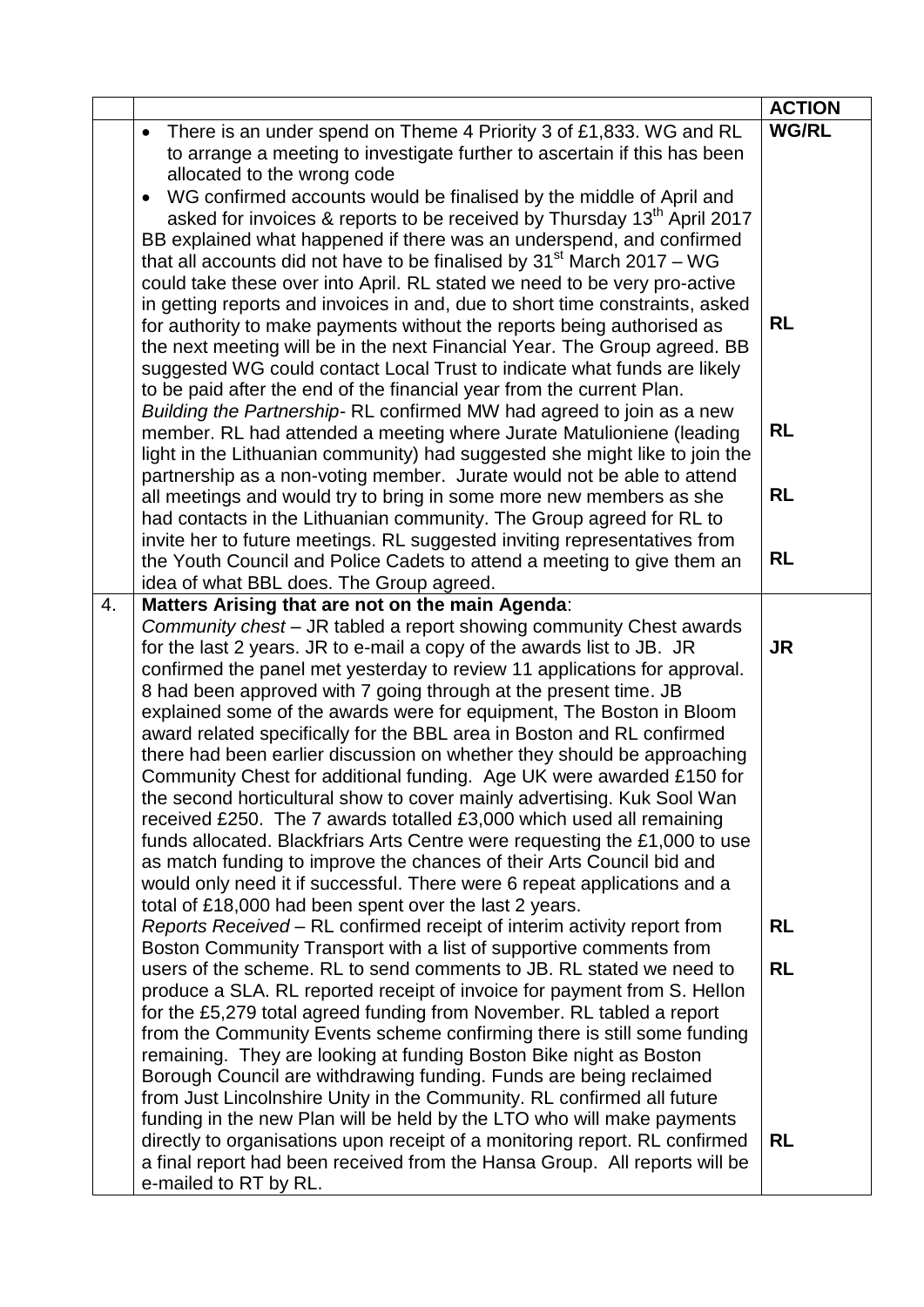|    |                                                                                                                                           | <b>ACTION</b> |
|----|-------------------------------------------------------------------------------------------------------------------------------------------|---------------|
| 5. | Doing things:                                                                                                                             |               |
|    | Draft Plan Review – discussed at length. RL asked if anyone had any                                                                       |               |
|    | problems with any areas. RL and RT to have a final Plan review                                                                            |               |
|    | meeting on Monday, and with the group's approval it will be sent to                                                                       |               |
|    | Local Trust for endorsement. BB reiterated no funds from Local trust                                                                      |               |
|    | are assured until they have approved the Plan. BB stated once the                                                                         |               |
|    | Plan had been received by Local Trust a representative would come                                                                         |               |
|    | to meet with the Group to discuss the Plan and he suggested this                                                                          |               |
|    | was done as previously with us preparing the Agenda and individual                                                                        |               |
|    | members reporting on different themes.                                                                                                    |               |
|    | Draft Budget Review – RT explained how the budget figures were<br>٠<br>arrived at for each theme. Various increases in themes were        |               |
|    | discussed and RL suggested that funds for Theme 3 Priority 4                                                                              |               |
|    | (promoting BBL at local events) needed boosting and proposed                                                                              |               |
|    | reducing the Community Chest budget from £24,000 to £21,000 to                                                                            |               |
|    | permit this. Following discussion it was agreed to leave the proposed                                                                     |               |
|    | Community Chest budget at £24,000 for the two years and to                                                                                |               |
|    | increase the Theme 3 Priority 4 budget by transferring funds from                                                                         |               |
|    | Theme 3 Priority 2 (support community facilities) as there was                                                                            |               |
|    | currently no specific use for this money and any underspend could be                                                                      |               |
|    | used to boost this item in the $2^{nd}$ year. RT pointed out that, due to                                                                 |               |
|    | the general budget increase and the groups' failure to identify a                                                                         |               |
|    | suitable additional Activity for the second plan, there was £10,030 of                                                                    |               |
|    | unallocated funding in Theme 2. MG suggested setting aside this                                                                           |               |
|    | money, to act as a general pot to support local environmental groups.                                                                     |               |
|    | Following discussion the Group agreed to this proposal – Listed as                                                                        |               |
|    | Theme 2 Priority 4 in the plan.                                                                                                           |               |
|    | Declaration of Interest – RL handed out Declaration of Interest forms                                                                     |               |
|    | to BBL resident members to complete and sign. BB stated there was<br>a copy of the policy dealing with complaints/concerns on the website |               |
|    | if needed. RL to forward a Declaration of Interest form to MW to                                                                          | <b>RL</b>     |
|    | complete and return. Partnership agreements will be handed out at                                                                         |               |
|    | the next meeting for all to sign.                                                                                                         | <b>ALL</b>    |
|    | Code of Conduct – to be included with the new Partnership<br>$\bullet$                                                                    |               |
|    | agreement at the next meeting.                                                                                                            |               |
|    | Election of Chair - Following discussion MG proposed RT for the post<br>$\bullet$                                                         |               |
|    | of Chair seconded by LE. The vote in favour was unanimous.                                                                                |               |
|    | Election of Community Chest Facilitator - BB stated that the<br>$\bullet$                                                                 |               |
|    | Community Chest panel was strengthened by having non partnership                                                                          |               |
|    | members but the facilitator post should be somebody from the                                                                              |               |
|    | Partnership Group. MG nominated JR as Facilitator as he has shown                                                                         |               |
|    | first class leadership over the past 2 years. DJ seconded and the                                                                         |               |
|    | vote was passed unanimously.                                                                                                              |               |
| 6. | <b>Communications:</b>                                                                                                                    |               |
|    | Conference Call – A conference call was made to JB by the group. BB                                                                       |               |
|    | confirmed Chair and Community Chest Facilitator vote decisions. JB                                                                        |               |
|    | confirmed she would forward DJ and MG and MW some questions to                                                                            | <b>JB</b>     |
|    | produce an article for the website. RL agreed to contact MW and let her                                                                   | <b>RL</b>     |
|    | know JB would be in touch with her. RL agreed to forward copies of the                                                                    | <b>RL</b>     |